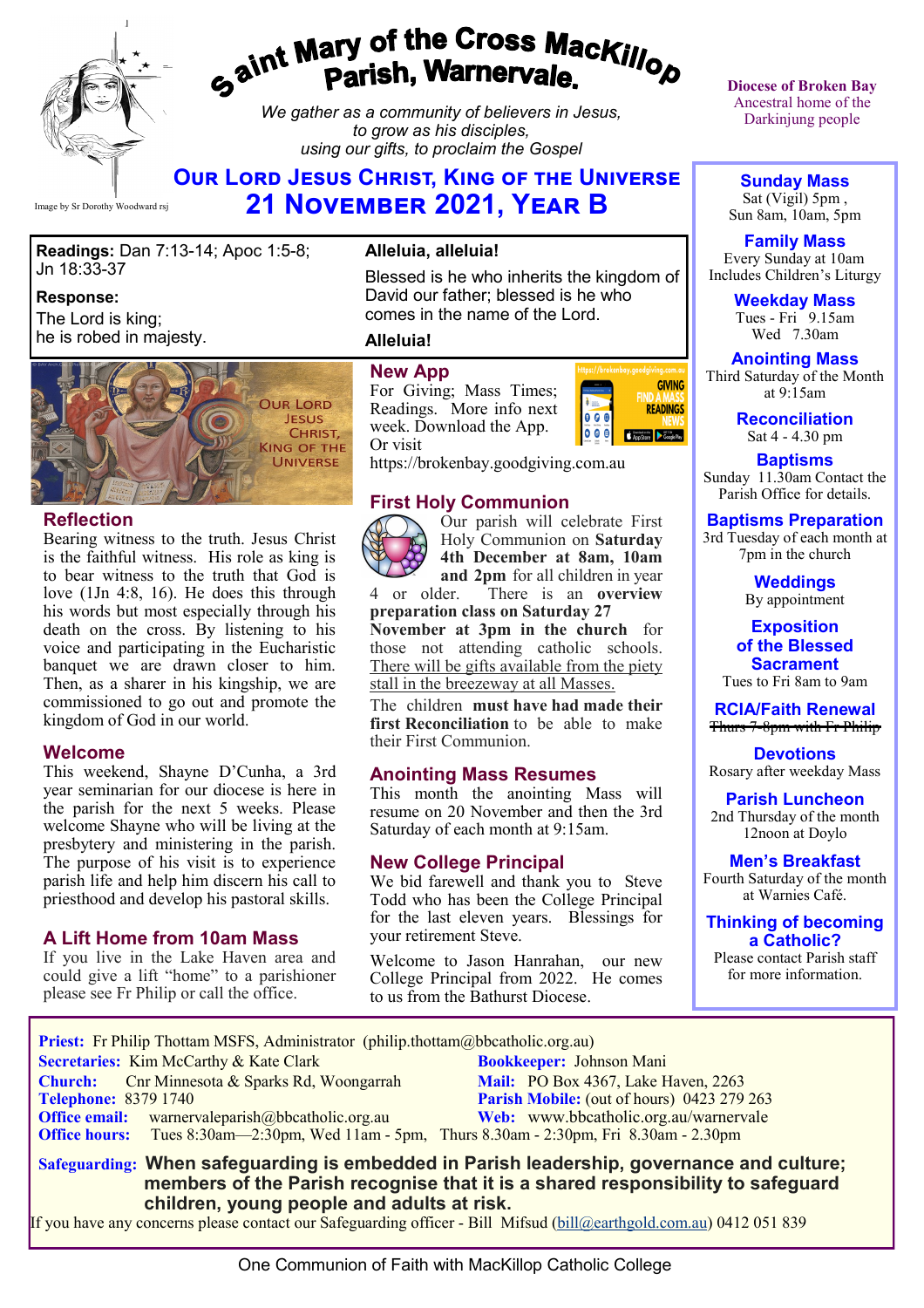#### **MacKillop Luncheon 9/12/21**

The Mackillop luncheon will resume just in time for some Christmas cheer on Thursday 9/12 (then every 2nd Thursday of the month). See you at 12 noon at the Doylo.

#### **Social Justice**

#### **A Call to Care for Country.**

When it comes to human knowledge of the lands and waters now known as Australia, the Aboriginal and Torres Strait Islander peoples are our first teachers.

It is time that all Australians, particularly those following in the footsteps of Christ, recognise that God's creation, our wonderful home here on earth, needs to be loved, looked after and kept, not degraded or abused. We have long felt the 'cry of the earth' following the arrival of Europeans and others who did not always share a deep regard for our country.

We notice, and have noticed, the changes in our environment through the behaviors of certain animals and the changes in our landscapes. Some are obvious – like the loss of our homes to rising sea levels in the Torres Strait - the changes in our seasons. We want to help save our Earth".

**If you wish to come to our meetings please email Chris Firmstone on chrisfirmstone@gmail.com.**

*Social Justice Committee Warnervale*  holic Social Just *Catholic Church*  **[www.marymackillopsocialjustice.wordp](http://www.marymackillopsocialjustice.wordpress.com) ress[.com](http://www.marymackillopsocialjustice.wordpress.com)**

#### **Catechist Corner**

*For all our wonderful Catechists and Assistants:*

*REFLECTION MORNING COMING UP: More information:* Please contact Kerrie Dedera P: 0402815633 E: [kerriemdedera@westnet.com.au](mailto:kerriemdedera@westnet.com.au)

**HSC Exams** Please pray for our HSC students as they continue to sit their HSC exams until 3rd December.

## **World Youth Day**

This year World Youth Day will be held on Sunday 21<sup>st</sup> November! Previously celebrated each year on Palm Sunday, the Holy Father has changed the annual celebration to the last Sunday of the liturgical year, being the feast of Christ the King. Watch this space and Catholic Youth Broken Bay for more information relating to World Youth Day this year<br>and in the future! in the future! "He is our king. He desires ardently to rule our hearts, because we are children<br>of  $\begin{bmatrix} God." & - \end{bmatrix}$  $God."$ 

St. Josemaria Escriva



# #RedWednesday

Red Wednesday is an annual event to remember and pray for all who are persecuted and oppressed for their Christian faith. Churches and public buildings around the world will light up in red to show solidarity with our brothers and sisters in Christ. Red Wednesday is an initiative of Aid to the Church in Need.

The Diocese of Broken Bay will mark this occasion with a Red Wednesday<br>Mass. Details are as follows: Details are as follows: Date: **Wednesday 24 November 2021**<br>Time: 7:30pm Mass  $7:30$ pm Venue: Our Lady of Dolours Catholic Church, 94 Archer St Chatswood Celebrant: Fr David Ranson VG

Registration for the Mass is essential. Please register at [www.bbcatholic.org.au/](https://bbcatholic.us8.list-manage.com/track/click?u=466af249e088db70ab864d088&id=89cc3e5cf8&e=e312df0f80) [redwednesday](https://bbcatholic.us8.list-manage.com/track/click?u=466af249e088db70ab864d088&id=89cc3e5cf8&e=e312df0f80)

The Mass will also be live streamed, and can be accessed from this webpage. Please consider supporting the work of Aid to the Church in Need at [https://](https://bbcatholic.us8.list-manage.com/track/click?u=466af249e088db70ab864d088&id=82c26bb3ba&e=e312df0f80) [aidtochurch.org/](https://bbcatholic.us8.list-manage.com/track/click?u=466af249e088db70ab864d088&id=82c26bb3ba&e=e312df0f80)

#### **Pope Francis' Prayer Intention for November**



**People who suffer from Depression**

We pray for people who suffer from depression—or burn out will find support and a light that opens them up to life.

#### **This Week**

**Monday 22 November St Cecilia** 9:15am Communion Service

**Tuesday 23 November** 9:15am Mass

**Wednesday 24 November** 7:30am Mass

9:15am Mass **Thursday 25 November**

9:15am Mass

**Friday 26 November** 9:15am Mass

**Saturday 27 November** 9:15am Anointing Mass 3:00pm Communion Overview Class 4:00pm Reconciliation

5:00pm Mass

**Sunday 28 November First Sunday of Advent** 8:00am Mass

10:00am Mass 11:30am Baptisms 5:00pm Mass



Thank you for your continued support!

**Please remember containers need to be empty of liquid; and not crushed or broken.** 

Please place glass in the crates. Cans and Bottles must have 10c refund logo. THHANK YOU!

#### **Evangelisation Challenge**

This month we ask parishioners to: *Ask a friend or family member to pray for you - or you for them - if anyone is going through a difficult situation.*

## **Coronavirus restrictions**

**All public Masses have been reinstated**. The church capacity is 275 people (2sq metre rule) The obligation to attend Sunday Mass remains lifted until 1 December.

The **Church is open** to the public for private prayer and masses.

**Masks** must be worn in the church

**Baptisms, Weddings and Funerals**  maybe celebrated and adhere to the 1 person per 2sq meter rule.

Please remember to **always use the QR code** when entering the Church Please continue to **social distance** and use hand sanitiser.

Please remember our sick: Brendan Thomas, Anne Firmstone, Con Pantos, Terence McBride, Allan Curtis, Jim Swanson, Finn McConnon, Justin Lonergan, Cara De Guzman, Olga White.

Deceased/Anniversary: John Gatt, Charlie Gatt, Thresiamma, Thomas, Leo Galea, Walter Davis, Moore & Langliey Families, Pamela Skewes, Victor B Carreon, Burnette Vassallo, E Vassallo, Frank Costa, Yvonne Sue Rodenbaugh, V.M Santhosh, Christine Casey.

Mass Intentions: Leanne & Skye Portman, Mary & Nicholas Gatte, Mary Spiteri, Polito & Aloisi Families, Peter Walsh, Frank Walsh, Hector Serpes, Brandi & Jessica Lozario, George & Helen Pantazopoulos.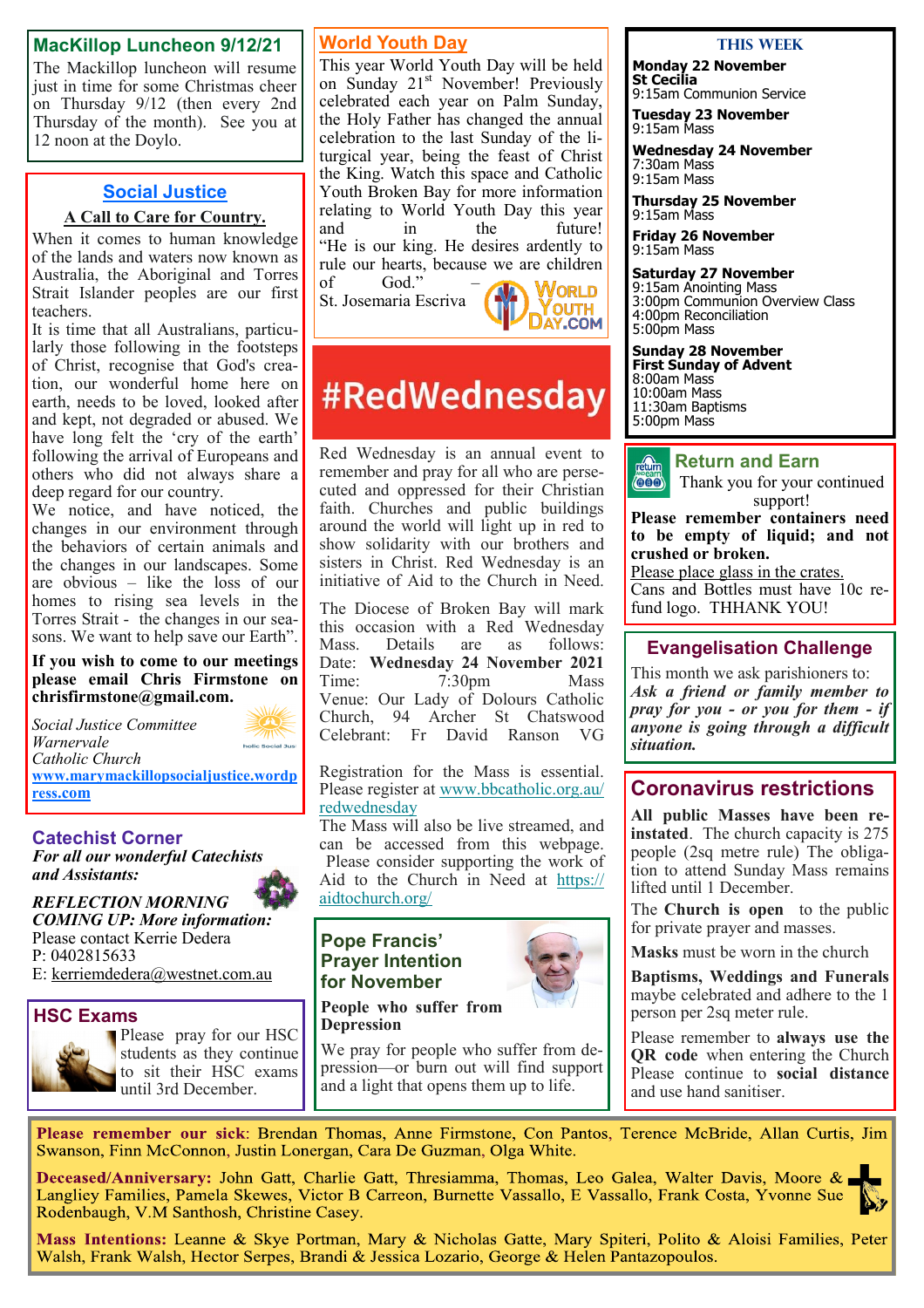# **Our Lord Jesus Christ, King of the Universe, Year B**

# **First Reading Daniel 7:13-14**

#### His sovereignty is eternal.

I gazed into the vision of the night. And I saw, coming on the clouds of heaven, one like a son of man. He came to the one of great age and was led into his presence. On him was conferred sovereignty, glory and kingship, and men of all peoples, nations and languages became his servants. His sovereignty is an eternal sovereignty which shall never pass away, nor will his empire ever be destroyed.

The word of the Lord.

# **Responsorial Psalm Ps 92:1-2, 5**

The Lord is king; he is robed in majesty.

The Lord is king, with majesty enrobed; the Lord has robed himself with might, he has girded himself with power. R

The world you made firm, not to be moved; your throne has stood firm from of old. From all eternity, O Lord, you are. R

Truly your decrees are to be trusted. Holiness is fitting to your house, O Lord, until the end of time. R